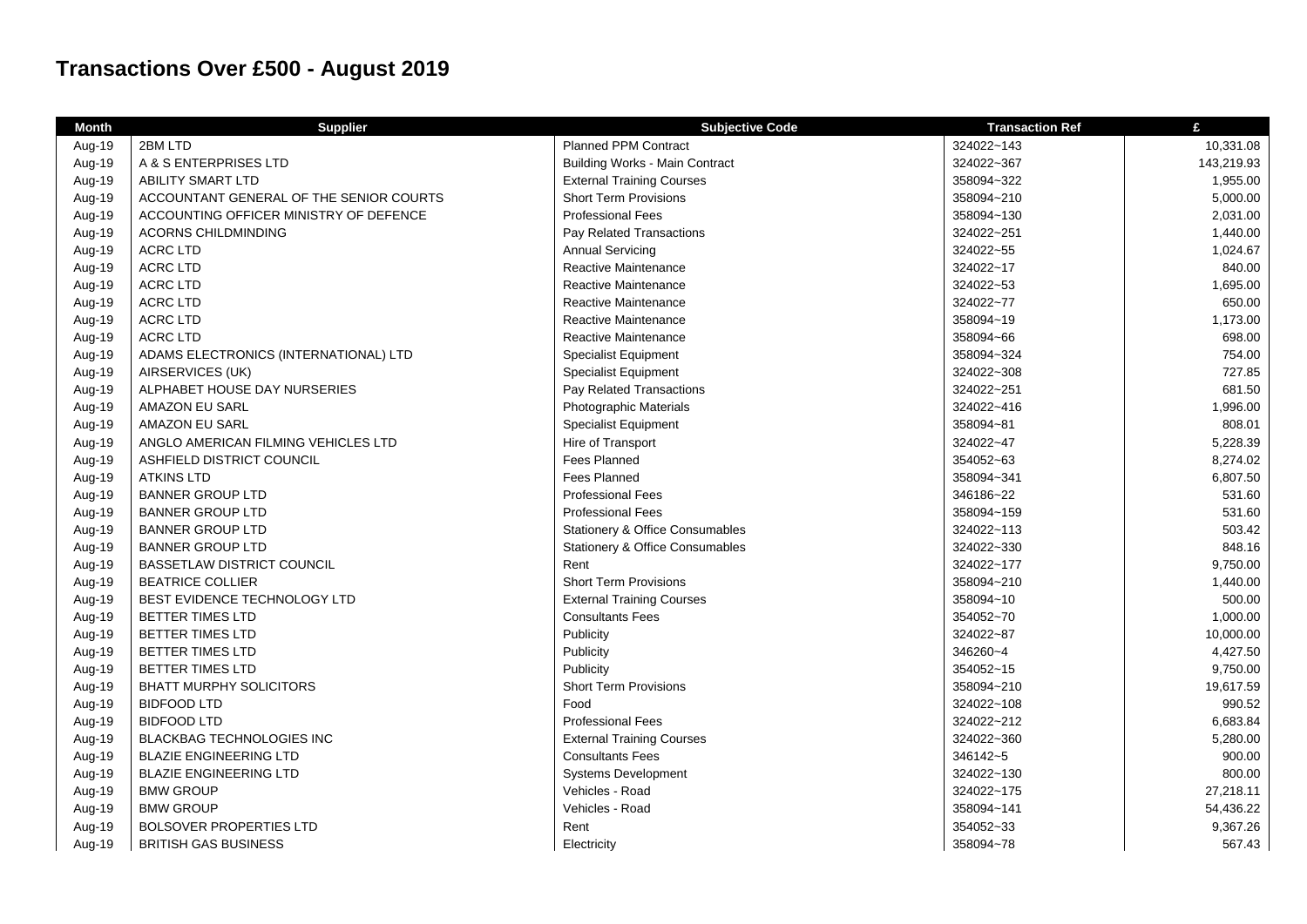| <b>Month</b> | <b>Supplier</b>                     | <b>Subjective Code</b>                   | <b>Transaction Ref</b> | £          |
|--------------|-------------------------------------|------------------------------------------|------------------------|------------|
| Aug-19       | BRITISH TELECOMMUNICATIONS PLC      | Airwave                                  | 324022~6               | 26,082.75  |
| Aug-19       | BRITISH TELECOMMUNICATIONS PLC      | Airwave                                  | 358094~6               | 26,067.92  |
| Aug-19       | <b>BROOK STREET (UK) LTD</b>        | Agency / Temp Staff                      | 324022~312             | 1,624.20   |
| Aug-19       | <b>BROOK STREET (UK) LTD</b>        | Agency / Temp Staff                      | 324022~314             | 14,908.66  |
| Aug-19       | <b>BROOK STREET (UK) LTD</b>        | Agency / Temp Staff                      | 324022~316             | 1,834.07   |
| Aug-19       | <b>BROOK STREET (UK) LTD</b>        | Agency / Temp Staff                      | 324022~318             | 749.40     |
| Aug-19       | <b>BROOK STREET (UK) LTD</b>        | Agency / Temp Staff                      | 324022~424             | 970.14     |
| Aug-19       | <b>BROOK STREET (UK) LTD</b>        | Agency / Temp Staff                      | 358094~248             | 3,301.51   |
| Aug-19       | <b>BROOK STREET (UK) LTD</b>        | Agency / Temp Staff                      | 358094~249             | 2,588.34   |
| Aug-19       | <b>BROOK STREET (UK) LTD</b>        | Agency / Temp Staff                      | 358094~316             | 1,258.55   |
| Aug-19       | BROXTOWE BOROUGH COUNCIL            | Rent                                     | 324022~375             | 5,847.75   |
| Aug-19       | <b>BUDDILTD</b>                     | Maintenance / Consumables Specialist Ope | 324022~128             | 2,700.00   |
| Aug-19       | <b>BUDDILTD</b>                     | Maintenance / Consumables Specialist Ope | 347033~12              | 2,760.00   |
| Aug-19       | CAPITA BUSINESS SERVICES LTD        | <b>Hotel Accommodation</b>               | 358094~118             | 1,011.00   |
| Aug-19       | CAPITA BUSINESS SERVICES LTD        | <b>Hotel Accommodation</b>               | 358094~12              | 789.20     |
| Aug-19       | CAPITA BUSINESS SERVICES LTD        | <b>Hotel Accommodation</b>               | 358094~136             | 512.00     |
| Aug-19       | CAPITA BUSINESS SERVICES LTD        | <b>Hotel Accommodation</b>               | 358094~21              | 1,652.00   |
| Aug-19       | CAPITA BUSINESS SERVICES LTD        | <b>Hotel Accommodation</b>               | 358094~211             | 1,315.54   |
| Aug-19       | CAPITA BUSINESS SERVICES LTD        | <b>Hotel Accommodation</b>               | 358094~230             | 921.00     |
| Aug-19       | CAPITA BUSINESS SERVICES LTD        | <b>Hotel Accommodation</b>               | 358094~235             | 932.33     |
| Aug-19       | CAPITA BUSINESS SERVICES LTD        | <b>Hotel Accommodation</b>               | 358094~25              | 526.05     |
| Aug-19       | <b>CAPITA BUSINESS SERVICES LTD</b> | <b>Hotel Accommodation</b>               | 358094~250             | 999.68     |
| Aug-19       | CAPITA BUSINESS SERVICES LTD        | <b>Hotel Accommodation</b>               | 358094~256             | 744.12     |
| Aug-19       | CAPITA BUSINESS SERVICES LTD        | <b>Hotel Accommodation</b>               | 358094~297             | 765.00     |
| Aug-19       | CAPITA BUSINESS SERVICES LTD        | <b>Hotel Accommodation</b>               | 358094~87              | 744.61     |
| Aug-19       | <b>CATCH 22 CHARITY LTD</b>         | Other PA Grants                          | 354052~53              | 52,756.90  |
| Aug-19       | <b>CATCH 22 CHARITY LTD</b>         | Other PA Grants                          | 354052~58              | 97,977.10  |
| Aug-19       | <b>CDW LTD</b>                      | Hardware                                 | 358094~116             | 224,048.77 |
| Aug-19       | <b>CDW LTD</b>                      | Hardware                                 | 358094~67              | 2,766.88   |
| Aug-19       | <b>CDW LTD</b>                      | Hardware - purchase                      | 358094~228             | 3,410.12   |
| Aug-19       | <b>CDW LTD</b>                      | Hardware - purchase                      | 358094~58              | 2,238.20   |
| Aug-19       | <b>CERTAS ENERGY UK LTD</b>         | Diesel                                   | 346260~7               | 15,451.50  |
| Aug-19       | <b>CERTAS ENERGY UK LTD</b>         | <b>Diesel</b>                            | 358094~120             | 15,276.00  |
| Aug-19       | <b>CHARLES FELLOWS SUPPLIES LTD</b> | Detained Persons - Clothing              | 354052~49              | 4,031.80   |
| Aug-19       | CHILDCARE EAST MIDLANDS LLP         | Pay Related Transactions                 | 358094~179             | 1,670.00   |
| Aug-19       | <b>CHORUS INTELLIGENCE LTD</b>      | Software Licences                        | 324022~119             | 28,500.00  |
| Aug-19       | CHORUS INTELLIGENCE LTD             | Software Licences                        | 347033~10              | 28,500.00  |
| Aug-19       | <b>CINTRA LTD</b>                   | Interpreters Fees & Translators Fees     | 346142~11              | 1,410.00   |
| Aug-19       | <b>CINTRA LTD</b>                   | Interpreters Fees & Translators Fees     | 358094~279             | 26,549.60  |
| Aug-19       | <b>CJR MIDLANDS LTD</b>             | Fees - Statutory                         | 358094~169             | 1,500.00   |
| Aug-19       | CJS (UK MANAGEMENT) LTD             | Conference & Seminar Fees                | 324022~324             | 915.00     |
| Aug-19       | CJS (UK MANAGEMENT) LTD             | <b>External Training Courses</b>         | 324022~123             | 860.00     |
| Aug-19       | <b>COLENA LTD</b>                   | <b>Specialist Equipment</b>              | 324022~325             | 1,165.00   |
| Aug-19       | <b>COLLEGE GARTH LTD</b>            | Stray Animals (maintenance costs)        | 358094~160             | 2,092.44   |
| Aug-19       | COLLEGE OF POLICING                 | <b>External Training Courses</b>         | 324022~352             | 746.50     |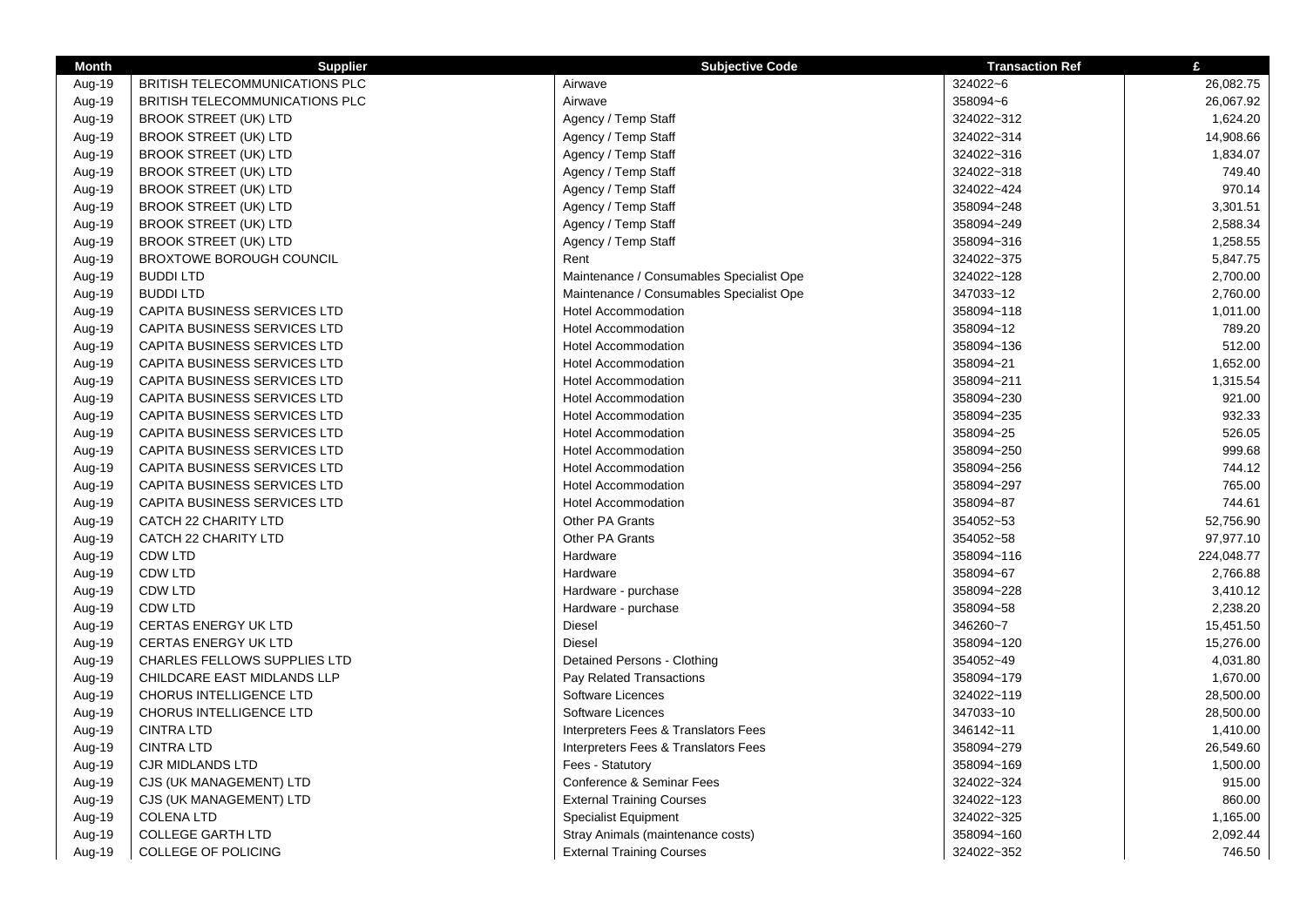| <b>Month</b> | <b>Supplier</b>                         | <b>Subjective Code</b>                   | <b>Transaction Ref</b> | £          |
|--------------|-----------------------------------------|------------------------------------------|------------------------|------------|
| Aug-19       | COLLEGE OF POLICING                     | <b>External Training Courses</b>         | 324022~360             | 1,490.00   |
| Aug-19       | COLLEGE OF POLICING                     | <b>External Training Courses</b>         | 324022~9               | 1,617.00   |
| Aug-19       | <b>COLLEGE OF POLICING</b>              | <b>External Training Courses</b>         | 346041~35              | 1,239.00   |
| Aug-19       | COLLEGE OF POLICING                     | <b>External Training Courses</b>         | 354052~1               | 1,989.00   |
| Aug-19       | COLLEGE OF POLICING                     | <b>External Training Courses</b>         | 358094~283             | 7,620.00   |
| Aug-19       | <b>COMPAREX UK LTD</b>                  | Software Licences                        | 358094~99              | 916,110.52 |
| Aug-19       | CONNELL ASSOCIATES SOLICITORS           | <b>Short Term Provisions</b>             | 358094~210             | 10,657.42  |
| Aug-19       | <b>COONEEN AT WORK LTD</b>              | Clothing & Uniforms                      | 324022~291             | 47,313.73  |
| Aug-19       | <b>COONEEN AT WORK LTD</b>              | Clothing & Uniforms                      | 358094~53              | 48,000.00  |
| Aug-19       | <b>COSTS ADR LTD</b>                    | <b>Legal Costs</b>                       | 324022~122             | 2,362.50   |
| Aug-19       | <b>COSTS ADR LTD</b>                    | <b>Legal Costs</b>                       | 358094~95              | 2,835.00   |
| Aug-19       | <b>CRIMESTOPPERS TRUST</b>              | <b>Other Partnerships</b>                | 324022~209             | 33,601.00  |
| Aug-19       | <b>CRIMESTOPPERS TRUST</b>              | <b>Other Partnerships</b>                | 354052~26              | 25,200.75  |
| Aug-19       | <b>CROWD TECHNOLOGIES LTD</b>           | Publicity                                | 358094~8               | 3,531.60   |
| Aug-19       | <b>CROWN PET FOODS LTD</b>              | Police Dogs - Feed/kennelling/vets       | 324022~20              | 1,221.85   |
| Aug-19       | <b>CSA CLIENT FUNDS ACCOUNT</b>         | Pay Related Transactions                 | 358094~287             | 1,152.82   |
| Aug-19       | <b>CU SERVICES LTD</b>                  | <b>Internal Training Courses</b>         | 324022~115             | 250,277.54 |
| Aug-19       | CUBIC TRANSPORTATION SYSTEMS (ITMS) LTD | <b>Annual Servicing</b>                  | 324022~399             | 9,437.60   |
| Aug-19       | CUBIC TRANSPORTATION SYSTEMS (ITMS) LTD | <b>Other Operational Expenses</b>        | 358094~286             | 7,295.92   |
| Aug-19       | <b>CUNNING RUNNING SOFTWARE LTD</b>     | <b>External Training Courses</b>         | 324022~360             | 3,399.00   |
| Aug-19       | <b>CVL SYSTEMS LTD</b>                  | <b>Annual Servicing</b>                  | 358094~133             | 2,672.96   |
| Aug-19       | <b>CVL SYSTEMS LTD</b>                  | <b>Planned Maintenance</b>               | 324022~37              | 1,662.91   |
| Aug-19       | <b>CVL SYSTEMS LTD</b>                  | <b>Planned Maintenance</b>               | 324022~371             | 1,325.00   |
| Aug-19       | <b>CVL SYSTEMS LTD</b>                  | <b>Planned Maintenance</b>               | 358094~315             | 658.00     |
| Aug-19       | <b>CVL SYSTEMS LTD</b>                  | <b>Reactive Maintenance</b>              | 324022~23              | 1,446.50   |
| Aug-19       | <b>CYCLESCHEME LTD</b>                  | Salary Deductions - Cycle to Work Scheme | 324022~261             | 666.67     |
| Aug-19       | <b>CYCLESCHEME LTD</b>                  | Salary Deductions - Cycle to Work Scheme | 358094~187             | 1,328.33   |
| Aug-19       | <b>CYCLESCHEME LTD</b>                  | Salary Deductions - Paid                 | 324022~297             | 1,571.67   |
| Aug-19       | D.TEC INTERNATIONAL LTD                 | Maintenance / Consumables Specialist Ope | 324022~50              | 1,825.00   |
| Aug-19       | <b>D.TEC INTERNATIONAL LTD</b>          | Maintenance / Consumables Specialist Ope | 358094~131             | 904.00     |
| Aug-19       | DATA PRO IT LTD                         | Hardware - purchase                      | 358094~58              | 2,963.00   |
| Aug-19       | DATALYNX LTD                            | Hardware - purchase                      | 345061~3               | 1,450.00   |
| Aug-19       | DEPARTMENT FOR WORK AND PENSIONS        | <b>Short Term Provisions</b>             | 324022~279             | 4,288.60   |
| Aug-19       | DEPARTMENT FOR WORK AND PENSIONS        | <b>Short Term Provisions</b>             | 358094~210             | 688.00     |
| Aug-19       | <b>DEWVA</b>                            | <b>External Training Courses</b>         | 324022~61              | 1,049.00   |
| Aug-19       | DFP SERVICES LTD                        | <b>Annual Servicing</b>                  | 324022~164             | 915.00     |
| Aug-19       | DFP SERVICES LTD                        | <b>Planned Maintenance</b>               | 358094~108             | 2,560.02   |
| Aug-19       | DFP SERVICES LTD                        | <b>Planned PPM Contract</b>              | 358094~104             | 568.74     |
| Aug-19       | DFP SERVICES LTD                        | <b>Planned PPM Contract</b>              | 358094~109             | 2,244.35   |
| Aug-19       | DFP SERVICES LTD                        | <b>Planned PPM Contract</b>              | 358094~123             | 1,916.50   |
| Aug-19       | DFP SERVICES LTD                        | <b>Planned PPM Contract</b>              | 358094~16              | 2,180.25   |
| Aug-19       | DPM CONSULTANTS                         | <b>Short Term Provisions</b>             | 358094~210             | 960.00     |
| Aug-19       | <b>DPP LAW</b>                          | <b>Short Term Provisions</b>             | 358094~210             | 500.00     |
| Aug-19       | DRAGONFLIES DAY NURSERY                 | <b>Pay Related Transactions</b>          | 324022~251             | 500.00     |
| Aug-19       | <b>EARLE INTERNATIONAL</b>              | Clothing & Uniforms                      | 324022~291             | 716.30     |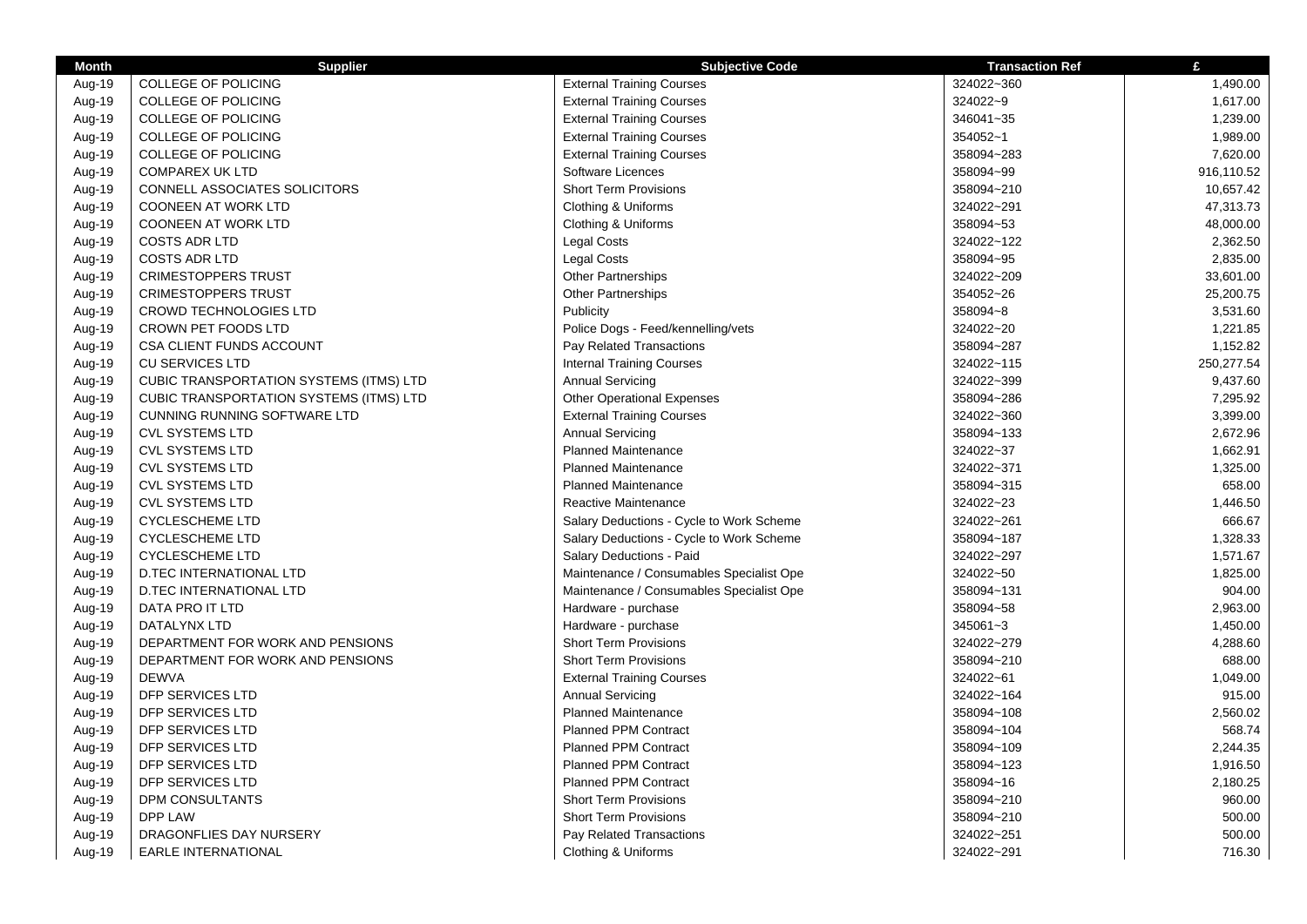| <b>Month</b> | <b>Supplier</b>                       | <b>Subjective Code</b>       | <b>Transaction Ref</b> | £            |
|--------------|---------------------------------------|------------------------------|------------------------|--------------|
| Aug-19       | <b>EARLE INTERNATIONAL</b>            | Clothing & Uniforms          | 324022~95              | 702.20       |
| Aug-19       | EDF ENERGY CUSTOMERS LTD              | Electricity                  | 324022~105             | 130,008.02   |
| Aug-19       | EDF ENERGY CUSTOMERS LTD              | Electricity                  | 324022~341             | 1,026.16     |
| Aug-19       | EDF ENERGY CUSTOMERS LTD              | Electricity                  | 324022~349             | 27.692.96    |
| Aug-19       | EDF ENERGY CUSTOMERS LTD              | Electricity                  | 358094~78              | 14,404.67    |
| Aug-19       | ENVIROENERGY (NOTTINGHAM) LTD         | <b>Other Energy Costs</b>    | 358094~274             | 840.20       |
| Aug-19       | <b>ENVIRONTEC LTD</b>                 | <b>Planned Maintenance</b>   | 358094~107             | 950.00       |
| Aug-19       | EPPERSTONE RIFLE RANGE                | Electricity                  | 324022~301             | 1,588.30     |
| Aug-19       | <b>EPPERSTONE RIFLE RANGE</b>         | Rent                         | 358094~217             | 7,500.00     |
| Aug-19       | <b>ERNST AND YOUNG LLP</b>            | <b>External Audit Fee</b>    | 358094~302             | 38,669.00    |
| Aug-19       | <b>EXPERIAN LTD</b>                   | Searches                     | 358094~153             | 1,885.09     |
| Aug-19       | FOLKESTONE FIXINGS LTD                | <b>Specialist Equipment</b>  | 358094~81              | 1,670.00     |
| Aug-19       | <b>FONEFUNSHOP LTD</b>                | Hardware - purchase          | 324022~58              | 3,290.00     |
| Aug-19       | <b>FONEFUNSHOP LTD</b>                | Hardware - purchase          | 358094~58              | 546.70       |
| Aug-19       | <b>FONEFUNSHOP LTD</b>                | <b>Minor Systems</b>         | 346186~13              | 1,212.00     |
| Aug-19       | FORCE IT SOLUTIONS LTD                | Hardware - purchase          | 358094~58              | 3,850.00     |
| Aug-19       | FORENSIC VIDEO SERVICES LTD           | <b>Specialist Equipment</b>  | 358094~310             | 3,000.00     |
| Aug-19       | FWP PLUMBERS NOTTINGHAM LTD           | <b>Annual Servicing</b>      | 324022~164             | 1,127.50     |
| Aug-19       | FWP PLUMBERS NOTTINGHAM LTD           | <b>Planned Maintenance</b>   | 324022~37              | 543.01       |
| Aug-19       | FWP PLUMBERS NOTTINGHAM LTD           | Reactive Maintenance         | 358094~23              | 979.68       |
| Aug-19       | <b>GEDLING BOROUGH COUNCIL</b>        | Rent                         | 324022~345             | 7,875.00     |
| Aug-19       | <b>GENIUS WITHIN CIC</b>              | <b>Training Materials</b>    | 358094~337             | 2,340.00     |
| Aug-19       | <b>GEORGE APTHORP</b>                 | <b>Short Term Provisions</b> | 358094~210             | 2,700.00     |
| Aug-19       | <b>GIVE AS YOU EARN</b>               | Pay Related Transactions     | 358094~189             | 1,035.00     |
| Aug-19       | <b>GIVE AS YOU EARN</b>               | Pay Related Transactions     | 358094~190             | 10,054.20    |
| Aug-19       | <b>GIVE AS YOU EARN</b>               | Pay Related Transactions     | 358094~191             | 922.56       |
| Aug-19       | GMB (MIDLANDS & EAST COAST)           | Pay Related Transactions     | 358094~202             | 2,515.96     |
| Aug-19       | <b>GO 2 TELECOM LTD</b>               | Telephony                    | 324022~425             | 678.75       |
| Aug-19       | <b>GREGSONS SOLICITORS</b>            | <b>Short Term Provisions</b> | 324022~279             | 4,700.00     |
| Aug-19       | <b>GREGSONS SOLICITORS</b>            | <b>Short Term Provisions</b> | 358094~210             | 20,500.00    |
| Aug-19       | <b>HAMPSONS RECOVERY</b>              | Vehicle Recovery Costs       | 358094~177             | 98,963.20    |
| Aug-19       | HANDS FREE COMPUTING LTD              | <b>Tuition Fees</b>          | 324022~351             | 1,100.00     |
| Aug-19       | <b>HEAD LIGHT LTD</b>                 | <b>Specialist Equipment</b>  | 324022~266             | 2,750.00     |
| Aug-19       | <b>HEALTHWORK LTD</b>                 | <b>Other Medical Costs</b>   | 346260~8               | 2,700.00     |
| Aug-19       | <b>HEALTHWORK LTD</b>                 | <b>Other Medical Costs</b>   | 354052~25              | 5,850.00     |
| Aug-19       | HEC SHOWMAN LTD T/A PHARMACY MEDICAL  | Furniture                    | 358094~270             | 630.00       |
| Aug-19       | <b>HIGGS NEWTON KENYON SOLICITORS</b> | <b>Short Term Provisions</b> | 324022~279             | 42,000.00    |
| Aug-19       | HM REVENUE & CUSTOMS                  | Apprentice Levy              | 354052~39              | 47,825.00    |
| Aug-19       | HM REVENUE & CUSTOMS                  | CIS Control                  | 324023~5               | 3,135.00     |
| Aug-19       | HM REVENUE & CUSTOMS                  | Pay Related Transactions     | 354052~41              | 5,946.03     |
| Aug-19       | HM REVENUE & CUSTOMS                  | Pay Related Transactions     | 354052~42              | 3,652.12     |
| Aug-19       | HM REVENUE & CUSTOMS                  | Pay Related Transactions     | 354052~43              | 9,713.40     |
| Aug-19       | HM REVENUE & CUSTOMS                  | Pay Related Transactions     | 358094~219             | 1,010,458.46 |
| Aug-19       | HM REVENUE & CUSTOMS                  | Pay Related Transactions     | 358094~220             | 854,062.86   |
| Aug-19       | HM REVENUE & CUSTOMS                  | Pay Related Transactions     | 358094~221             | 25,428.00    |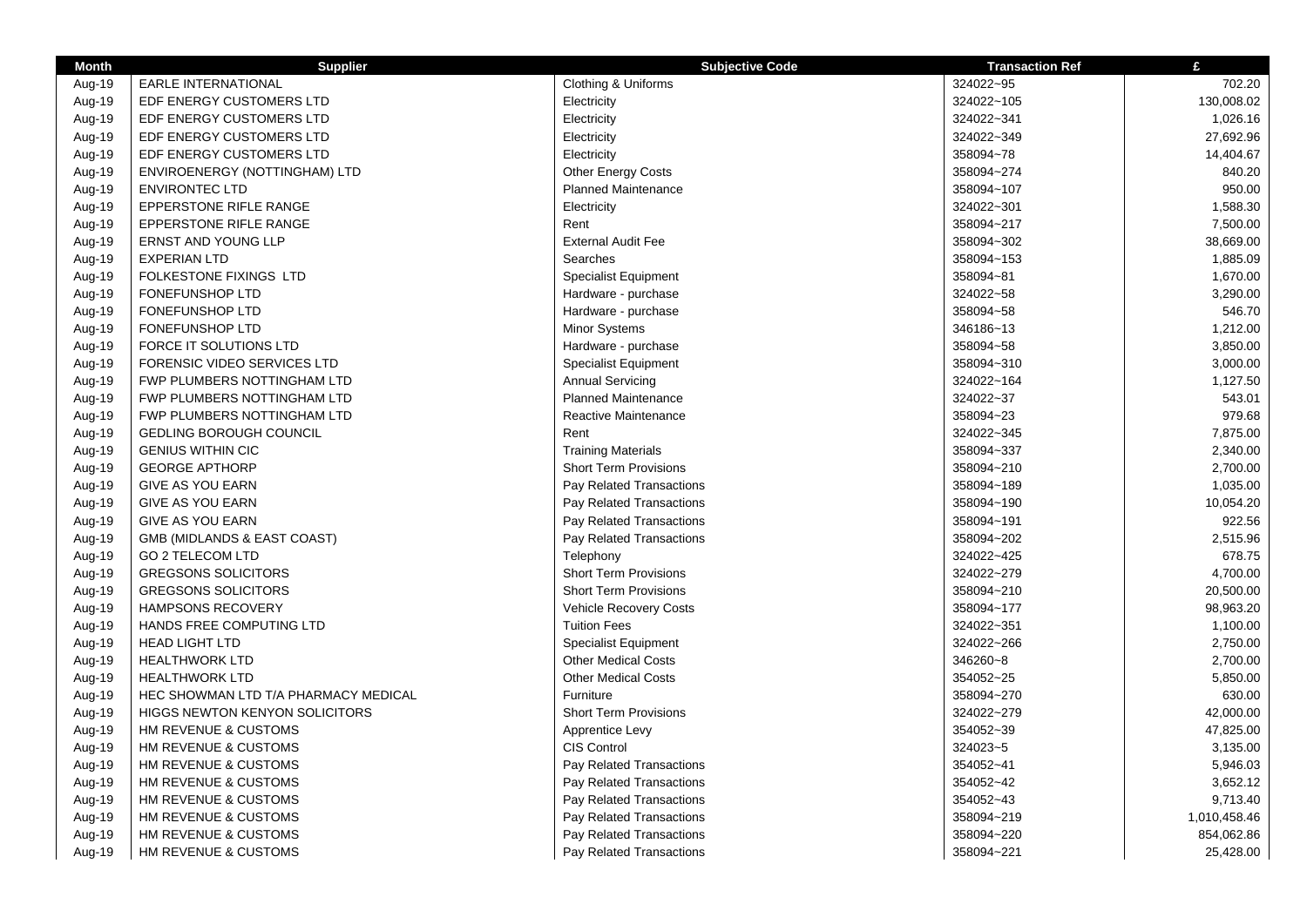| <b>Month</b> | <b>Supplier</b>                            | <b>Subjective Code</b>                | <b>Transaction Ref</b> | £            |
|--------------|--------------------------------------------|---------------------------------------|------------------------|--------------|
| Aug-19       | HM REVENUE & CUSTOMS                       | Pay Related Transactions              | 358094~222             | 1,089,708.85 |
| Aug-19       | <b>HOLISTACARE LTD</b>                     | Publicity                             | 324022~420             | 500.00       |
| Aug-19       | <b>HORSEMAT LTD</b>                        | Furniture                             | 346142~1               | 611.70       |
| Aug-19       | HUNTER APPAREL SOLUTIONS LTD               | Clothing & Uniforms                   | 324022~291             | 1,054.62     |
| Aug-19       | HUNTER APPAREL SOLUTIONS LTD               | Clothing & Uniforms                   | 346041~6               | 616.28       |
| Aug-19       | HYSON GREEN YOUTH CLUB                     | Hire of Rooms/Premises                | 354052~59              | 1,769.00     |
| Aug-19       | INCOM TELECOMMUNICATIONS                   | Minor Systems                         | 324022~151             | 695.88       |
| Aug-19       | INSIGHT DIRECT (UK) LTD                    | Hardware                              | 358094~325             | 3,739.00     |
| Aug-19       | INSIGHT DIRECT (UK) LTD                    | Software Licences                     | 358094~99              | 27,063.93    |
| Aug-19       | <b>INTERSPIRO LTD</b>                      | Vehicles - Spares                     | 346142~15              | 828.12       |
| Aug-19       | IPH FIRE SOLUTIONS LTD                     | <b>Building Works - Main Contract</b> | 324022~238             | 111,424.50   |
| Aug-19       | <b>IRON MOUNTAIN (UK) LTD</b>              | Storage                               | 346142~13              | 2,737.08     |
| Aug-19       | JACKSON LIFT SERVICES LTD                  | Planned PPM Contract                  | 346186~26              | 3,792.00     |
| Aug-19       | JACKSON LIFT SERVICES LTD                  | <b>Planned PPM Contract</b>           | 358094~112             | 687.00       |
| Aug-19       | JACKSONS RECOVERY LTD                      | <b>Vehicle Recovery Costs</b>         | 358094~177             | 41,226.00    |
| Aug-19       | JBT JOINERY & BUILDING LTD                 | <b>Building Works - Other</b>         | 324022~71              | 8,575.00     |
| Aug-19       | JENOPTIK TRAFFIC SOLUTIONS UK LTD          | Hardware - purchase                   | 358094~164             | 47,648.71    |
| Aug-19       | JUST LEARNING NURSERIES LTD                | Pay Related Transactions              | 324022~251             | 729.00       |
| Aug-19       | KINGS SECURITY SYSTEMS LTD                 | <b>Planned Maintenance</b>            | 324022~85              | 4,079.40     |
| Aug-19       | KONICA MINOLTA BUSINESS SOLUTIONS (UK) LTD | Photocopier Machines - Running Costs  | 346186~20              | 4,346.25     |
| Aug-19       | KONICA MINOLTA BUSINESS SOLUTIONS (UK) LTD | Photocopier Machines - Running Costs  | 358094~155             | 2,120.70     |
| Aug-19       | KORN FERRY (UK) LTD                        | Advertising                           | 358094~90              | 728.00       |
| Aug-19       | KORN FERRY (UK) LTD                        | <b>External Training Courses</b>      | 324022~67              | 797.52       |
| Aug-19       | LAMBERT SMITH HAMPTON LTD                  | Fees - Statutory                      | 324022~142             | 3,488.00     |
| Aug-19       | LAMBERT SMITH HAMPTON LTD                  | Fees - Statutory                      | 324022~33              | 5,783.25     |
| Aug-19       | LAMBERT SMITH HAMPTON LTD                  | <b>Fees Planned</b>                   | 324022~192             | 16,875.33    |
| Aug-19       | <b>LAVAT CONSULTING LTD</b>                | <b>Professional Fees</b>              | 324022~104             | 4,800.00     |
| Aug-19       | <b>LAVAT CONSULTING LTD</b>                | <b>Professional Fees</b>              | 358094~100             | 6,400.00     |
| Aug-19       | <b>LINDUM GROUP</b>                        | <b>Building Works - Main Contract</b> | 324022~12              | 47,196.95    |
| Aug-19       | <b>MACOI LTD</b>                           | Furniture                             | 324022~93              | 648.20       |
| Aug-19       | <b>MACOI LTD</b>                           | Furniture                             | 358094~59              | 1,596.00     |
| Aug-19       | MAKITA (UK) LTD                            | <b>External Training Courses</b>      | 358094~283             | 671.66       |
| Aug-19       | MANSFIELD DISTRICT COUNCIL                 | <b>Professional Fees</b>              | 324022~217             | 10,000.00    |
| Aug-19       | <b>MARRIOTT HOTELS LTD</b>                 | <b>Hotel Accommodation</b>            | 324022~117             | 720.00       |
| Aug-19       | <b>MAZARS LLP</b>                          | Internal Audit Fee                    | 324022~189             | 5,488.00     |
| Aug-19       | MEDICAL GAS SOLUTIONS LTD                  | First Aid Equipment / Consumables     | 354052~34              | 682.24       |
| Aug-19       | MITIE GROUP PLC                            | Police Surgeons / Clinicians          | 358094~158             | 86,640.33    |
| Aug-19       | <b>MIVEN LTD</b>                           | <b>Fees Planned</b>                   | 358094~152             | 88,910.21    |
| Aug-19       | <b>MIVEN LTD</b>                           | <b>Planned Maintenance</b>            | 357038~14              | 5,360.59     |
| Aug-19       | <b>MIVEN LTD</b>                           | Service Charge                        | 358094~43              | 3,707.73     |
| Aug-19       | <b>MLL TELECOM</b>                         | <b>Network Services</b>               | 324022~149             | 16,638.50    |
| Aug-19       | <b>MLL TELECOM</b>                         | <b>Network Services</b>               | 324022~208             | 1,250.00     |
| Aug-19       | <b>MLL TELECOM</b>                         | <b>Network Services</b>               | 345061~7               | 8,944.25     |
| Aug-19       | <b>MORRIS VERMAPORT LTD</b>                | <b>Annual Servicing</b>               | 358094~133             | 951.00       |
| Aug-19       | MORRIS VERMAPORT LTD                       | <b>Planned PPM Contract</b>           | 358094~123             | 538.00       |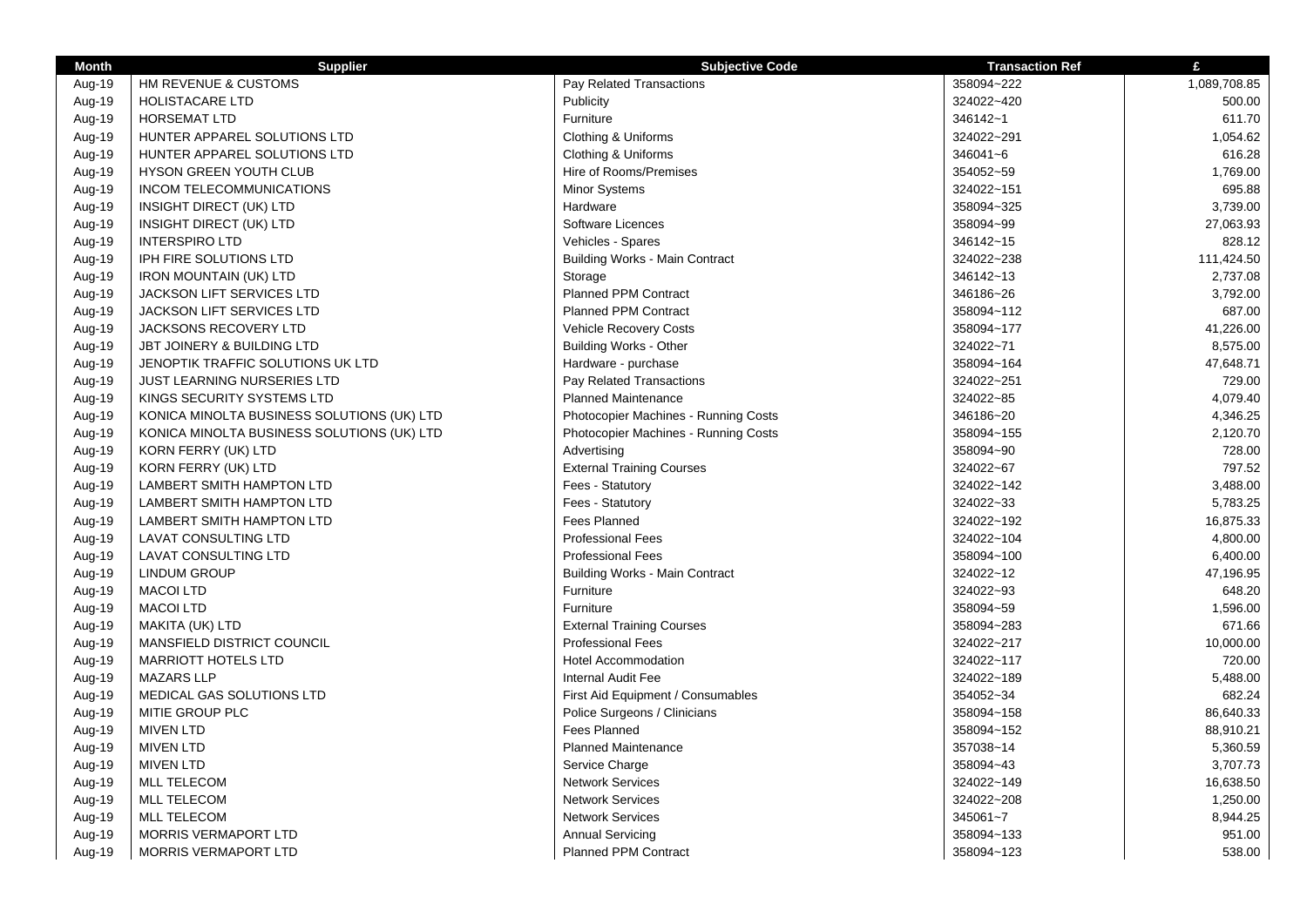| <b>Month</b> | <b>Supplier</b>                                       | <b>Subjective Code</b>                 | <b>Transaction Ref</b> | £          |
|--------------|-------------------------------------------------------|----------------------------------------|------------------------|------------|
| Aug-19       | MORRIS VERMAPORT LTD                                  | Reactive Maintenance                   | 324022~136             | 2,756.00   |
| Aug-19       | MPC SERVICES (UK) LTD                                 | <b>Annual Servicing</b>                | 324022~56              | 1,165.00   |
| Aug-19       | <b>MYTECK REPAIR</b>                                  | Hardware - maintenance                 | 347033~6               | 505.00     |
| Aug-19       | NATIONAL CAR PARKS LTD                                | Rent                                   | 346290~23              | 28,306.56  |
| Aug-19       | NATIONAL CAR PARKS LTD                                | Rent                                   | 357038~16              | 7,500.00   |
| Aug-19       | NATIONAL CRIME AGENCY                                 | <b>External Training Courses</b>       | 354052~1               | 802.00     |
| Aug-19       | NATIONAL MONITORING                                   | Covert Alarms, CCTV & Security Systems | 346041~28              | 3,511.76   |
| Aug-19       | NATIONAL MONITORING                                   | Covert Alarms, CCTV & Security Systems | 358094~247             | 2,916.72   |
| Aug-19       | NATIONAL POLICE CHIEFS COUNCIL                        | <b>Professional Fees</b>               | 324022~236             | 6,068.17   |
| Aug-19       | <b>NCC GROUP</b>                                      | Other IT Costs                         | 324022~159             | 630.00     |
| Aug-19       | <b>NCC PENSION FUND</b>                               | Pay Related Transactions               | 358094~223             | 400,593.12 |
| Aug-19       | <b>NCC PENSION FUND</b>                               | Pay Related Transactions               | 358094~224             | 193,309.03 |
| Aug-19       | <b>NCC PENSION FUND</b>                               | <b>Pension Strain</b>                  | 324022~229             | 22,276.97  |
| Aug-19       | <b>NEIL HUDGELL LTD</b>                               | <b>Short Term Provisions</b>           | 324022~279             | 3,250.00   |
| Aug-19       | <b>NEIL HUDGELL LTD</b>                               | <b>Short Term Provisions</b>           | 358094~210             | 2,820.00   |
| Aug-19       | NEWARK & SHERWOOD DISTRICT COUNCIL                    | <b>Business rates</b>                  | 358094~214             | 5,191.21   |
| Aug-19       | <b>NHS ENGLAND</b>                                    | Police Surgeons / Clinicians           | 358094~158             | 20,000.00  |
| Aug-19       | NO 1 COPPERPOT CREDIT UNION                           | Pay Related Transactions               | 358094~199             | 28,904.13  |
| Aug-19       | NOTTINGHAM CITY COUNCIL                               | Other PA Grants                        | 324022~357             | 227,200.00 |
| Aug-19       | NOTTINGHAM CITY COUNCIL                               | <b>Other Partnerships</b>              | 324022~167             | 18,500.00  |
| Aug-19       | NOTTINGHAM CITY COUNCIL                               | Rent                                   | 324022~401             | 900.00     |
| Aug-19       | NOTTINGHAM CITY COUNCIL                               | Service Charge                         | 324022~432             | 199,891.72 |
| Aug-19       | NOTTINGHAM COACHES LTD                                | <b>Professional Fees</b>               | 324022~109             | 1,000.00   |
| Aug-19       | NOTTINGHAM COACHES LTD                                | <b>Professional Fees</b>               | 346041~11              | 2,000.00   |
| Aug-19       | NOTTINGHAM ICE CENTRE LTD                             | Specific Grants awarded                | 324022~156             | 2,860.00   |
| Aug-19       | NOTTINGHAM INDUSTRIAL CLEANERS LTD                    | Window Cleaning                        | 324022~264             | 2,835.00   |
| Aug-19       | NOTTINGHAM UNIVERSITY HOSPITALS NHS TRUST             | <b>Professional Fees</b>               | 358094~15              | 5,180.00   |
| Aug-19       | NOTTINGHAMSHIRE AND CITY OF NOTTINGHAM FIRE AUTHORITY | Diesel                                 | 324022~4               | 5,840.89   |
| Aug-19       | NOTTINGHAMSHIRE AND CITY OF NOTTINGHAM FIRE AUTHORITY | Diesel                                 | 358094~4               | 11,101.24  |
| Aug-19       | NOTTINGHAMSHIRE AND CITY OF NOTTINGHAM FIRE AUTHORITY | Electricity                            | 324022~347             | 750.13     |
| Aug-19       | NOTTINGHAMSHIRE COMMUNITY FOUNDATION                  | Specific Grants awarded                | 358094~125             | 15,000.00  |
| Aug-19       | NOTTINGHAMSHIRE COUNTY COUNCIL                        | Other PA Grants                        | 324022~402             | 70,200.25  |
| Aug-19       | NOTTINGHAMSHIRE COUNTY COUNCIL                        | Other PA Grants                        | 324022~403             | 47,173.75  |
| Aug-19       | NOTTINGHAMSHIRE COUNTY COUNCIL                        | Other PA Grants                        | 324022~404             | 79,729.85  |
| Aug-19       | NOTTINGHAMSHIRE COUNTY COUNCIL                        | <b>Professional Fees</b>               | 354052~3               | 17,612.00  |
| Aug-19       | NOTTINGHAMSHIRE SEXUAL VIOLENCE SUPPORT SERVICES      | Other PA Grants                        | 324022~190             | 64,984.54  |
| Aug-19       | NOTTS COUNTY CRICKET CLUB                             | <b>Corporate Hospitality</b>           | 358094~261             | 3,407.35   |
| Aug-19       | NOTTS POLICE BENEVOLENT FUND                          | Pay Related Transactions               | 358094~196             | 864.75     |
| Aug-19       | NOTTS POLICE FEDERATION FUND                          | Pay Related Transactions               | 358094~194             | 36,302.01  |
| Aug-19       | NOTTS POLICE FEDERATION FUND                          | Pay Related Transactions               | 358094~195             | 41,148.75  |
| Aug-19       | NOTTS POLICE SPORTS & SOCIAL CLUB                     | Pay Related Transactions               | 358094~192             | 9,418.93   |
| Aug-19       | <b>NOVA CENTRIC LTD</b>                               | <b>CIS Control</b>                     | 324023~5               | 3,135.00   |
| Aug-19       | NOVA CENTRIC LTD                                      | <b>External Training Courses</b>       | 324022~326             | 20,900.00  |
| Aug-19       | ORBIS PROTECT LTD                                     | <b>Decontamination Costs</b>           | 324022~31              | 2,180.00   |
| Aug-19       | ORBIS PROTECT LTD                                     | <b>Decontamination Costs</b>           | 358094~33              | 2,060.00   |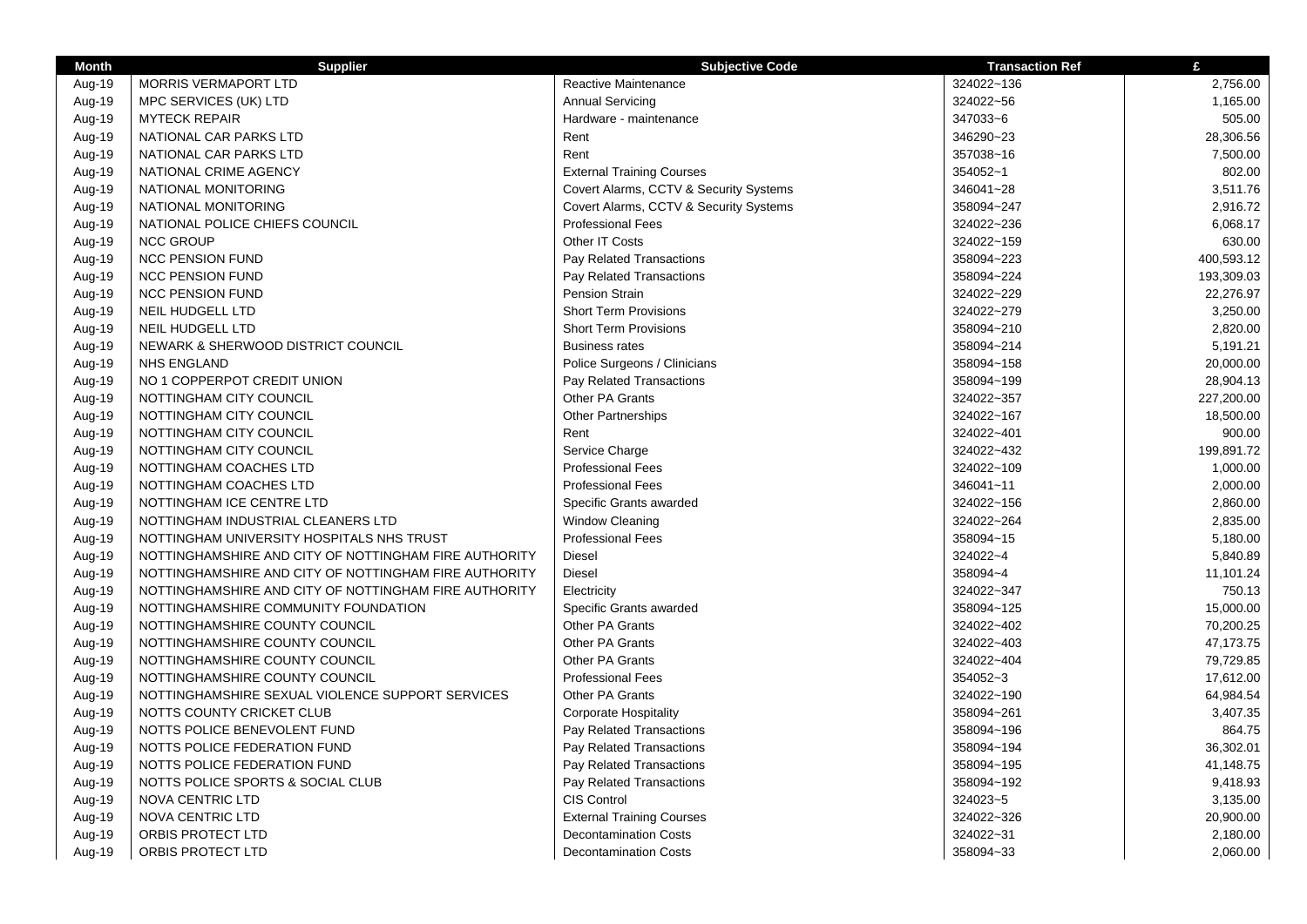| <b>Month</b> | <b>Supplier</b>                                   | <b>Subjective Code</b>            | <b>Transaction Ref</b> | £         |
|--------------|---------------------------------------------------|-----------------------------------|------------------------|-----------|
| Aug-19       | ORBIS PROTECT LTD                                 | Reactive Maintenance              | 324022~21              | 860.00    |
| Aug-19       | ORBIS PROTECT LTD                                 | <b>Reactive Maintenance</b>       | 358094~23              | 550.00    |
| Aug-19       | ORBIS PROTECT LTD                                 | Vehicle Cleaning                  | 345061~13              | 3,755.00  |
| Aug-19       | ORBIS PROTECT LTD                                 | Vehicle Cleaning                  | 358094~259             | 8,175.00  |
| Aug-19       | ORCHID CELLMARK LTD                               | <b>DNA Sampling</b>               | 324022~288             | 4,814.00  |
| Aug-19       | PELLACRAFT LTD                                    | <b>Promotional material</b>       | 354052~65              | 697.31    |
| Aug-19       | PERFECT CIRCLE JV LTD                             | Fees - Other                      | 324022~183             | 8,880.76  |
| Aug-19       | PERFECT CIRCLE JV LTD                             | Fees - Statutory                  | 324022~142             | 9,043.94  |
| Aug-19       | PERFECT CIRCLE JV LTD                             | Fees - Statutory                  | 324022~33              | 18,666.29 |
| Aug-19       | PERFECT CIRCLE JV LTD                             | Fees - Statutory                  | 354052~6               | 40,285.15 |
| Aug-19       | PERFECT CIRCLE JV LTD                             | <b>Fees Planned</b>               | 324022~340             | 3,926.37  |
| Aug-19       | PERFECT CIRCLE JV LTD                             | <b>Planned Maintenance</b>        | 324022~369             | 2,885.72  |
| Aug-19       | PERSONNEL HYGIENE SERVICES LTD                    | <b>Annual Servicing</b>           | 358094~57              | 5,064.15  |
| Aug-19       | PERSONNEL HYGIENE SERVICES LTD                    | <b>Planned PPM Contract</b>       | 324022~152             | 2,021.43  |
| Aug-19       | PERSONNEL HYGIENE SERVICES LTD                    | <b>Planned PPM Contract</b>       | 358094~106             | 507.86    |
| Aug-19       | PLEXUS LAW LTD                                    | <b>Short Term Provisions</b>      | 324022~279             | 540.00    |
| Aug-19       | POLAR AIR LTD                                     | <b>Planned Maintenance</b>        | 324022~141             | 6,975.00  |
| Aug-19       | POLICE AND CRIME COMMISSIONER FOR DERBYSHIRE      | <b>Other Partnerships</b>         | 324022~290             | 16,659.27 |
| Aug-19       | POLICE AND CRIME COMMISSIONER FOR HAMPSHIRE       | Conference & Seminar Fees         | 324022~324             | 798.00    |
| Aug-19       | POLICE AND CRIME COMMISSIONER FOR HAMPSHIRE       | <b>Other Partnerships</b>         | 324022~230             | 1,285.25  |
| Aug-19       | POLICE AND CRIME COMMISSIONER FOR HAMPSHIRE       | <b>Other Partnerships</b>         | 324022~232             | 1,285.24  |
| Aug-19       | POLICE AND CRIME COMMISSIONER FOR HAMPSHIRE       | <b>Professional Fees</b>          | 324022~236             | 6,068.17  |
| Aug-19       | POLICE AND CRIME COMMISSIONER FOR LEICESTERSHIRE  | <b>Electronic Forensics</b>       | 354052~44              | 3,400.00  |
| Aug-19       | POLICE AND CRIME COMMISSIONER FOR LEICESTERSHIRE  | <b>External Training Courses</b>  | 324022~389             | 675.00    |
| Aug-19       | POLICE AND CRIME COMMISSIONER FOR LEICESTERSHIRE  | <b>External Training Courses</b>  | 324022~9               | 610.00    |
| Aug-19       | POLICE AND CRIME COMMISSIONER FOR LEICESTERSHIRE  | <b>Other Partnerships</b>         | 346290~27              | 1,000.00  |
| Aug-19       | POLICE AND CRIME COMMISSIONER FOR SOUTH YORKSHIRE | <b>External Training Courses</b>  | 346290~1               | 11,501.00 |
| Aug-19       | POLICE AND CRIME COMMISSIONER FOR SOUTH YORKSHIRE | <b>Other Partnerships</b>         | 346142~14              | 699.00    |
| Aug-19       | POLICE AND CRIME COMMISSIONER FOR SUSSEX          | Software - upgrade / development  | 358094~276             | 18,000.00 |
| Aug-19       | POLICE AND CRIME COMMISSIONER FOR WEST MERCIA     | <b>Mutual Aid</b>                 | 346041~29              | 7,074.15  |
| Aug-19       | POLICE AND CRIME COMMISSIONER FOR WEST YORKSHIRE  | Hardware - purchase               | 346041~7               | 37,143.18 |
| Aug-19       | POLICE AND CRIME COMMISSIONER FOR WEST YORKSHIRE  | <b>Other Operational Expenses</b> | 324022~374             | 2,000.00  |
| Aug-19       | POLICE AND CRIME COMMISSIONER FOR WEST YORKSHIRE  | <b>Other Partnerships</b>         | 358094~94              | 25,131.32 |
| Aug-19       | POLICE MUTUAL ASSURANCE SOCIETY                   | Pay Related Transactions          | 358094~197             | 64,402.07 |
| Aug-19       | POSTURITE (UK) LTD                                | Furniture                         | 358094~31              | 1,236.68  |
| Aug-19       | PRAECEDO BUSINESS SOLUTIONS LTD                   | <b>Consultants Fees</b>           | 324022~204             | 9,035.00  |
| Aug-19       | PROACTIS LTD                                      | <b>Internal Training Courses</b>  | 358094~207             | 500.00    |
| Aug-19       | PROACTIS LTD                                      | <b>Professional Fees</b>          | 324022~104             | 4,400.00  |
| Aug-19       | PROMETHEUS MEDICAL LTD                            | <b>Specialist Equipment</b>       | 358094~307             | 18,450.00 |
| Aug-19       | PRUDENTIAL                                        | Pay Related Transactions          | 358094~204             | 5,114.58  |
| Aug-19       | QA LTD                                            | <b>External Training Courses</b>  | 358094~205             | 65,000.00 |
| Aug-19       | RED SNAPPER MEDIA LTD                             | Publicity                         | 357038~5               | 700.00    |
| Aug-19       | REED SPECIALIST RECRUITMENT LTD                   | Agency / Temp Staff               | 324022~267             | 9,637.00  |
| Aug-19       | REED SPECIALIST RECRUITMENT LTD                   | Agency / Temp Staff               | 345061~8               | 2,095.00  |
| Aug-19       | REED SPECIALIST RECRUITMENT LTD                   | Agency / Temp Staff               | 358094~188             | 1,676.00  |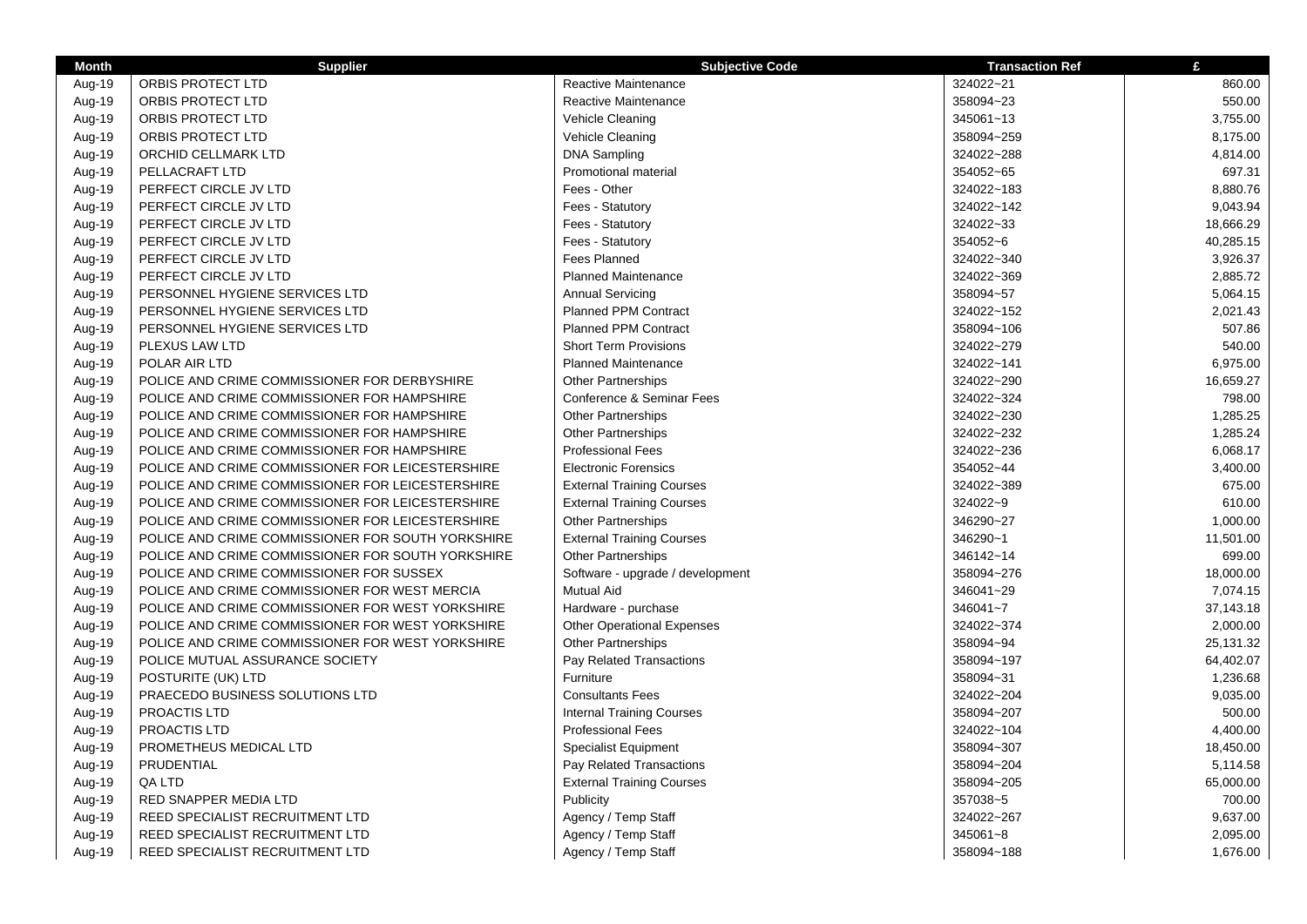| <b>Month</b> | <b>Supplier</b>                                 | <b>Subjective Code</b>                   | <b>Transaction Ref</b> | £          |
|--------------|-------------------------------------------------|------------------------------------------|------------------------|------------|
| Aug-19       | RELIANCE HIGH TECH LTD                          | <b>Annual Servicing</b>                  | 358094~133             | 2,093.69   |
| Aug-19       | RELIANCE HIGH TECH LTD                          | <b>Planned Maintenance</b>               | 358094~51              | 644.95     |
| Aug-19       | RELIANCE HIGH TECH LTD                          | <b>Planned PPM Contract</b>              | 358094~104             | 1,655.80   |
| Aug-19       | RELIANCE HIGH TECH LTD                          | <b>Planned PPM Contract</b>              | 358094~109             | 5,616.50   |
| Aug-19       | RELIANCE HIGH TECH LTD                          | <b>Planned PPM Contract</b>              | 358094~16              | 4,904.80   |
| Aug-19       | RELIANCE HIGH TECH LTD                          | Reactive Maintenance                     | 324022~11              | 648.05     |
| Aug-19       | RELIANCE HIGH TECH LTD                          | Reactive Maintenance                     | 324022~21              | 828.45     |
| Aug-19       | RELIANCE HIGH TECH LTD                          | Reactive Maintenance                     | 358094~27              | 539.00     |
| Aug-19       | REVEAL MEDIA LTD                                | Hardware - maintenance                   | 324022~89              | 25,000.00  |
| Aug-19       | RICHFORD MOTOR SERVICES LTD                     | <b>Vehicle Recovery Costs</b>            | 324022~249             | 280,633.00 |
| Aug-19       | <b>RICOH UK LTD</b>                             | Photocopier Machines - Running Costs     | 324022~206             | 747.54     |
| Aug-19       | RICOH UK LTD                                    | Photocopier Machines - Running Costs     | 346186~20              | 9,353.34   |
| Aug-19       | <b>RISUAL LTD</b>                               | Hardware - maintenance                   | 358094~72              | 19,700.00  |
| Aug-19       | ROYAL MAIL GROUP PLC                            | Postage Costs                            | 324022~148             | 4,773.85   |
| Aug-19       | ROYAL MAIL GROUP PLC                            | Postage Costs                            | 358094~115             | 4,828.46   |
| Aug-19       | <b>RSM RISK ASSURANCE SERVICES LLP</b>          | Hardware - purchase                      | 324022~58              | 3,500.00   |
| Aug-19       | RUSHCLIFFE BOROUGH COUNCIL                      | <b>Professional Fees</b>                 | 358094~146             | 9,456.00   |
| Aug-19       | S G SMITH T/A EASYMOVE                          | Rent                                     | 358094~215             | 3,750.00   |
| Aug-19       | SAAB AB                                         | Hardware                                 | 358094~67              | 80,528.77  |
| Aug-19       | SAADIAN TECHNOLOGIES UK LTD                     | Software Licences                        | 358094~91              | 99,968.00  |
| Aug-19       | SAFARILAND UK LTD                               | Clothing & Uniforms                      | 324022~291             | 5,529.47   |
| Aug-19       | SAFARILAND UK LTD                               | Clothing & Uniforms                      | 354052~46              | 923.73     |
| Aug-19       | SAFEGUARD SVP LTD                               | Vehicles - Road                          | 324022~175             | 2,418.97   |
| Aug-19       | <b>SANCUS SOLUTIONS LTD</b>                     | <b>External Training Courses</b>         | 346186~30              | 1,875.00   |
| Aug-19       | <b>SECOND ELEMENT LTD</b>                       | <b>Annual Servicing</b>                  | 346186~17              | 4,033.00   |
| Aug-19       | <b>SECOND ELEMENT LTD</b>                       | <b>Annual Servicing</b>                  | 346290~16              | 2,709.00   |
| Aug-19       | <b>SECURITY PLUS LTD</b>                        | <b>Courier Costs</b>                     | 358094~301             | 500.00     |
| Aug-19       | <b>SECURITY PLUS LTD</b>                        | <b>Security Services</b>                 | 358094~229             | 1,200.00   |
| Aug-19       | <b>SEPURA LTD</b>                               | Radio / Airwave - Equipment              | 324022~129             | 3,195.00   |
| Aug-19       | <b>SEPURA LTD</b>                               | Radio / Airwave - Equipment              | 346234~2               | 5,677.36   |
| Aug-19       | <b>SEPURA LTD</b>                               | Radio / Airwave - Equipment              | 357038~4               | 2,970.00   |
| Aug-19       | <b>SEPURA LTD</b>                               | Radio / Airwave - Equipment              | 358094~98              | 780.00     |
| Aug-19       | <b>SERENDIPITYS NURSERY</b>                     | Pay Related Transactions                 | 324022~251             | 814.17     |
| Aug-19       | <b>SHRED STATION LTD</b>                        | <b>Confidential Waste</b>                | 324022~176             | 932.00     |
| Aug-19       | SLATER ELECTRICAL SERVICES LTD                  | Hardware - maintenance                   | 324022~89              | 952.00     |
| Aug-19       | SLATER ELECTRICAL SERVICES LTD                  | Hardware - maintenance                   | 358094~72              | 952.00     |
| Aug-19       | SLATER ELECTRICAL SERVICES LTD                  | Reactive Maintenance                     | 346186~1               | 774.40     |
| Aug-19       | SMARTDESK SYSTEMS LTD T/A TGS SERVICES (UK) LTD | <b>Systems Development</b>               | 354052~18              | 650.00     |
| Aug-19       | SOLO SERVICE GROUP LTD                          | <b>Contract Cleaning</b>                 | 324022~219             | 45,907.34  |
| Aug-19       | SOLO SERVICE GROUP LTD                          | <b>Contract Cleaning</b>                 | 358094~162             | 45,907.34  |
| Aug-19       | SONIC COMMUNICATIONS (INTERNATIONAL) LTD        | Maintenance / Consumables Specialist Ope | 324022~223             | 25,100.00  |
| Aug-19       | <b>SPACEWISE</b>                                | <b>Other Operational Expenses</b>        | 357038~2               | 1,209.00   |
| Aug-19       | SPECIALIST COMPUTER CENTRES PLC                 | Hardware                                 | 324022~82              | 33,622.17  |
| Aug-19       | SPECIALIST COMPUTER CENTRES PLC                 | Hardware                                 | 345061~4               | 121,302.16 |
| Aug-19       | SPECIALIST COMPUTER CENTRES PLC                 | Hardware                                 | 346290~28              | 20,182.50  |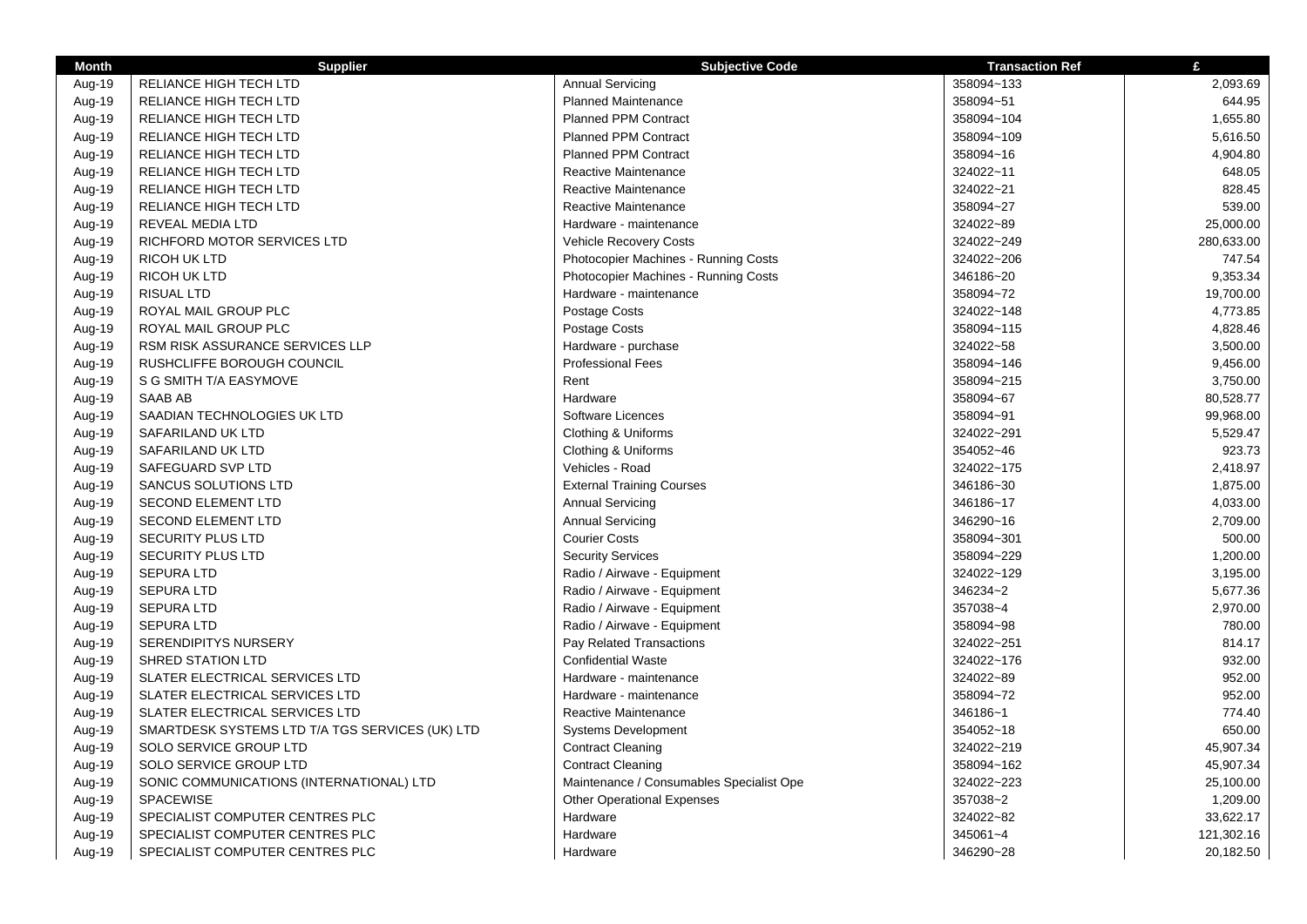| <b>Month</b> | <b>Supplier</b>                                  | <b>Subjective Code</b>                   | <b>Transaction Ref</b> | £          |
|--------------|--------------------------------------------------|------------------------------------------|------------------------|------------|
| Aug-19       | SPECIALIST COMPUTER CENTRES PLC                  | Hardware                                 | 354052~14              | 67,283.29  |
| Aug-19       | SPECIALIST COMPUTER CENTRES PLC                  | Hardware                                 | 358094~343             | 10,494.00  |
| Aug-19       | SPECIALIST COMPUTER CENTRES PLC                  | Hardware                                 | 358094~67              | 35,081.20  |
| Aug-19       | SPECIALIST COMPUTER CENTRES PLC                  | Hardware - purchase                      | 358094~58              | 1,359.15   |
| Aug-19       | SPECIALIST COMPUTER CENTRES PLC                  | <b>Network Services</b>                  | 354052~62              | 5,633.71   |
| Aug-19       | STARTRAQ (UK) LTD                                | <b>Licence Fees</b>                      | 324022~185             | 3,377.15   |
| Aug-19       | STARTRAQ (UK) LTD                                | <b>Licence Fees</b>                      | 357038~6               | 7,204.00   |
| Aug-19       | STARTRAQ (UK) LTD                                | Software Licences                        | 324022~184             | 2,539.27   |
| Aug-19       | <b>T &amp; S HEATING LTD</b>                     | <b>Planned Maintenance</b>               | 324022~29              | 1,802.00   |
| Aug-19       | <b>T &amp; S HEATING LTD</b>                     | Reactive Maintenance                     | 324022~21              | 1,481.05   |
| Aug-19       | TAYLOR-MADE CONSTRUCTION                         | <b>Short Term Provisions</b>             | 358094~210             | 1,010.00   |
| Aug-19       | TELEPHONE TECHNOLOGY LTD                         | Mobile Phone Call Charges & Contract Cos | 324022~75              | 1,586.40   |
| Aug-19       | TELEPHONE TECHNOLOGY LTD                         | Mobile Phone Call Charges & Contract Cos | 358094~65              | 3,172.80   |
| Aug-19       | <b>TERRAFIX LTD</b>                              | <b>Other Operational Expenses</b>        | 358094~269             | 1,083.00   |
| Aug-19       | THE ALBERT HALL (NOTTINGHAM) LTD                 | Hire of Rooms/Premises                   | 346234~7               | 2,620.00   |
| Aug-19       | THE ALBERT HALL (NOTTINGHAM) LTD                 | <b>Professional Fees</b>                 | 358094~44              | 500.00     |
| Aug-19       | THE APPROPRIATE ADULT SERVICE LTD                | Witness Expenses                         | 324022~373             | 5,146.16   |
| Aug-19       | THE APPROPRIATE ADULT SERVICE LTD                | Witness Expenses                         | 354052~61              | 5,109.27   |
| Aug-19       | THE BARCODE WAREHOUSE LTD                        | Hardware - purchase                      | 324022~244             | 873.80     |
| Aug-19       | THE INSTITUTE OF THE MOTOR INDUSTRY              | <b>External Training Courses</b>         | 345061~16              | 666.00     |
| Aug-19       | THE POLICE AND CRIME COMMISSIONER FOR HUMBERSIDE | <b>Mutual Aid</b>                        | 357038~11              | 592.00     |
| Aug-19       | THE POLICE ICT COMPANY                           | Hardware - purchase                      | 358094~58              | 40,336.18  |
| Aug-19       | THEBIGWORD INTERPRETING SERVICES LTD             | <b>Witness Expenses</b>                  | 324022~373             | 2,106.80   |
| Aug-19       | <b>TRAINLINE.COM LTD</b>                         | <b>Train Fares</b>                       | 324022~393             | 7,289.00   |
| Aug-19       | TREBLE 5 TREBLE 1 LTD                            | <b>Other Partnerships</b>                | 358094~157             | 8,400.25   |
| Aug-19       | <b>UNISON</b>                                    | Pay Related Transactions                 | 358094~203             | 6,388.53   |
| Aug-19       | UNIVERSITY OF LEICESTER                          | Pathologists Fees                        | 358094~291             | 2,651.00   |
| Aug-19       | UNIVERSITY OF LEICESTER                          | Pathologists Fees                        | 358094~296             | 2,651.00   |
| Aug-19       | UNIVERSITY OF LEICESTER                          | Pathologists Fees                        | 358094~304             | 2,651.00   |
| Aug-19       | VBCS                                             | <b>Planned Maintenance</b>               | 324022~46              | 594.00     |
| Aug-19       | VAUXHALL MOTORS LTD                              | Vehicles - Road                          | 358094~141             | 36,823.36  |
| Aug-19       | <b>VENSON NOTTS LTD</b>                          | Vehicle Maintenance                      | 324022~25              | 73,243.28  |
| Aug-19       | <b>VENSON NOTTS LTD</b>                          | <b>Vehicle Purchases</b>                 | 358094~295             | 4,000.00   |
| Aug-19       | <b>VENSON NOTTS LTD</b>                          | <b>Vehicle Recovery Costs</b>            | 358094~177             | 44,180.60  |
| Aug-19       | <b>VENSON NOTTS LTD</b>                          | <b>Vehicle Repairs</b>                   | 324022~44              | 23,234.08  |
| Aug-19       | <b>VENSON NOTTS LTD</b>                          | Vehicle Repairs                          | 358094~45              | 51,829.78  |
| Aug-19       | <b>VENSON NOTTS LTD</b>                          | Venson DSAF                              | 324022~285             | 106,327.04 |
| Aug-19       | <b>VENSON NOTTS LTD</b>                          | <b>Venson DSAF</b>                       | 358094~216             | 3,545.40   |
| Aug-19       | <b>VENSON NOTTS LTD</b>                          | Venson PPM                               | 324022~287             | 133,345.67 |
| Aug-19       | VEOLIA ENVIRONMENTAL SERVICES (UK) LTD           | <b>Professional Fees</b>                 | 358094~280             | 552.00     |
| Aug-19       | VEOLIA ENVIRONMENTAL SERVICES (UK) LTD           | <b>Waste Disposal</b>                    | 324022~14              | 9,429.83   |
| Aug-19       | VEOLIA ENVIRONMENTAL SERVICES (UK) LTD           | Waste Disposal                           | 358094~17              | 3,644.12   |
| Aug-19       | <b>VIKING ARMS LTD</b>                           | Firearms & Supplies                      | 324022~282             | 3,632.95   |
| Aug-19       | <b>VIRGIN MEDIA BUSINESS LTD</b>                 | Mobile Phone Call Charges & Contract Cos | 324022~75              | 584.94     |
| Aug-19       | <b>VIRGIN MEDIA BUSINESS LTD</b>                 | <b>Network Services</b>                  | 358094~121             | 7,129.69   |